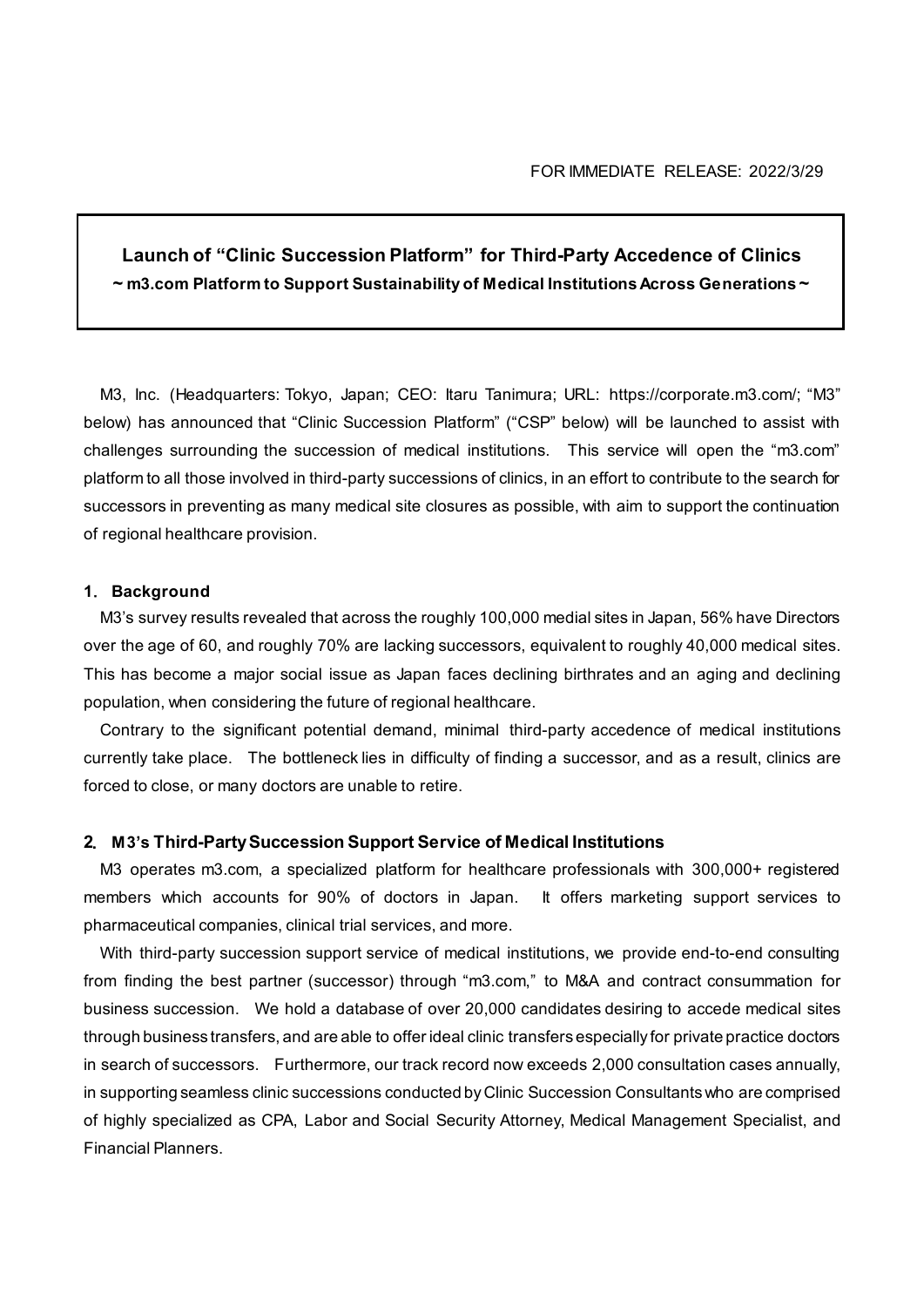### **3**.**About "CSP"**

The "CSP" service was developed to fully connect all stakeholders involved in a succession event, not limited to the succeeding and retiring physicians. In addition to accepting direct inquiries from desiring successors and retirees, this new platform will provide access and ability for external parties such as tax accountants and lawyers, regional banks, pharmacies, and M&A firms who may be contacted by physicians, to search for successors via m3.com on their behalf.

Our Clinic Succession Consultant will together support from searching for successors to smooth implementation of transfers.